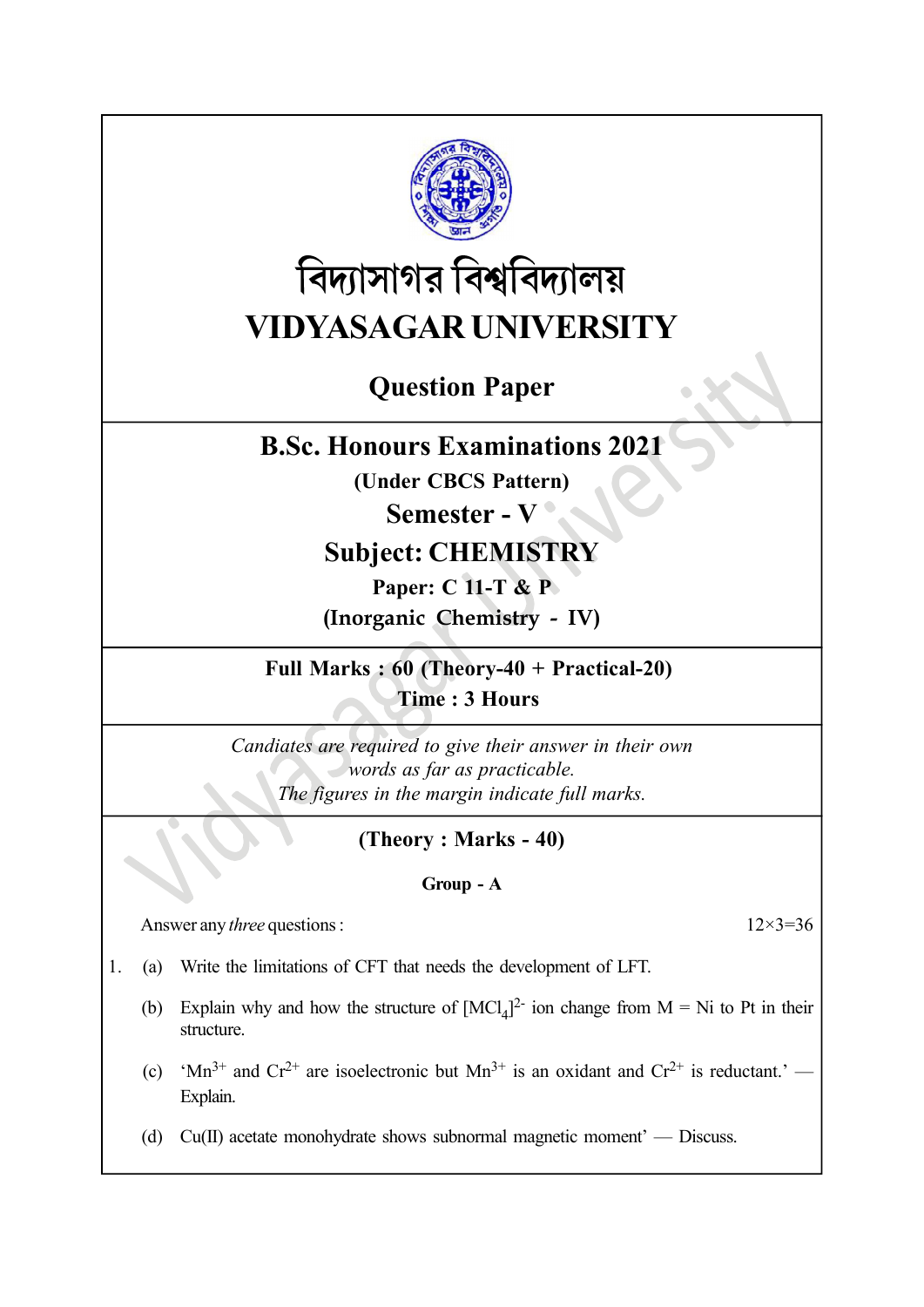- (e) Cu, Ag and Au have the oxidation states  $+2$ ,  $+1$  and  $+3$  respectively Why? 3+2+3+2+2
- 2. (a) 'Electronic absorption spectra of 4f metal ions consist of sharp lines while 3d ions display broad bands' — Explain.
	- (b) Co(II) octahedral complexes with high spin state show magnetic moment 4.8-5.2 BM, while in tetrahedral geometry it is 4.0-4.4 BM' — Explain.
	- (c) Draw the Orgel diagram of a  $d<sup>3</sup>$  metal ion in octahedral geometry and predict how many transitions are possible.
	- (d) What are the factors necessary to breakdown the spin distribution principle (high spin vs low spin) in the transition metal complexes.
	- (e) Why majority of Lanthanides show +3 oxidation state while Actinides show higher oxidation states?  $2+3+3+2+2$
- 3. (a) Write down the difference between spectrochemical series and nephelauxatic series.
	- (b) An octahedral d<sup>8</sup> complex shows d-d absorption bands at 10739 cm<sup>-1</sup>, 17489 cm<sup>-1</sup> and  $28217 \text{ cm}^{-1}$ . Assign the bands from the Orgel diagram and calculate the 10 Dq.
	- (c) How the orbital moment is quenched in most of the first row transitional metal complexes? Why the quenching is not perfect in Ni(II) octahedral and Co(II) tetrahedral complexes?
	- (d) [NiCl<sub>4</sub>]<sup>2-</sup> is paramagnetic while  $[Ni(CN)<sub>4</sub>]$ <sup>2-</sup> is diamagnetic explain in the light of CFT.
	- (e) What is lanthanide contraction?  $2+4+3+2+1$
- 4. (a) Account the reason for the smaller value of crystal field splitting in tetrahedral than octahedral complexes.
	- (b) What is spinal?  $Co_3O_4$  is normal spinal while  $Fe_3O_4$  is inverse spinal Explain.
	- (c) Why  $La(OH)_3$  is more basic than  $Lu(OH)_3$ ?
	- (d) OH<sup>-</sup> is strong nucleophile than  $H_2O$  but in spectrochemical series  $H_2O$  is in upper end than OH<sup>-</sup> - Explain.
	- (e) Write the relation between molar magnetic susceptibility  $(\chi_M)$  with magnetic moment  $(\mu)$ .  $2+(1+3)+2+3+1$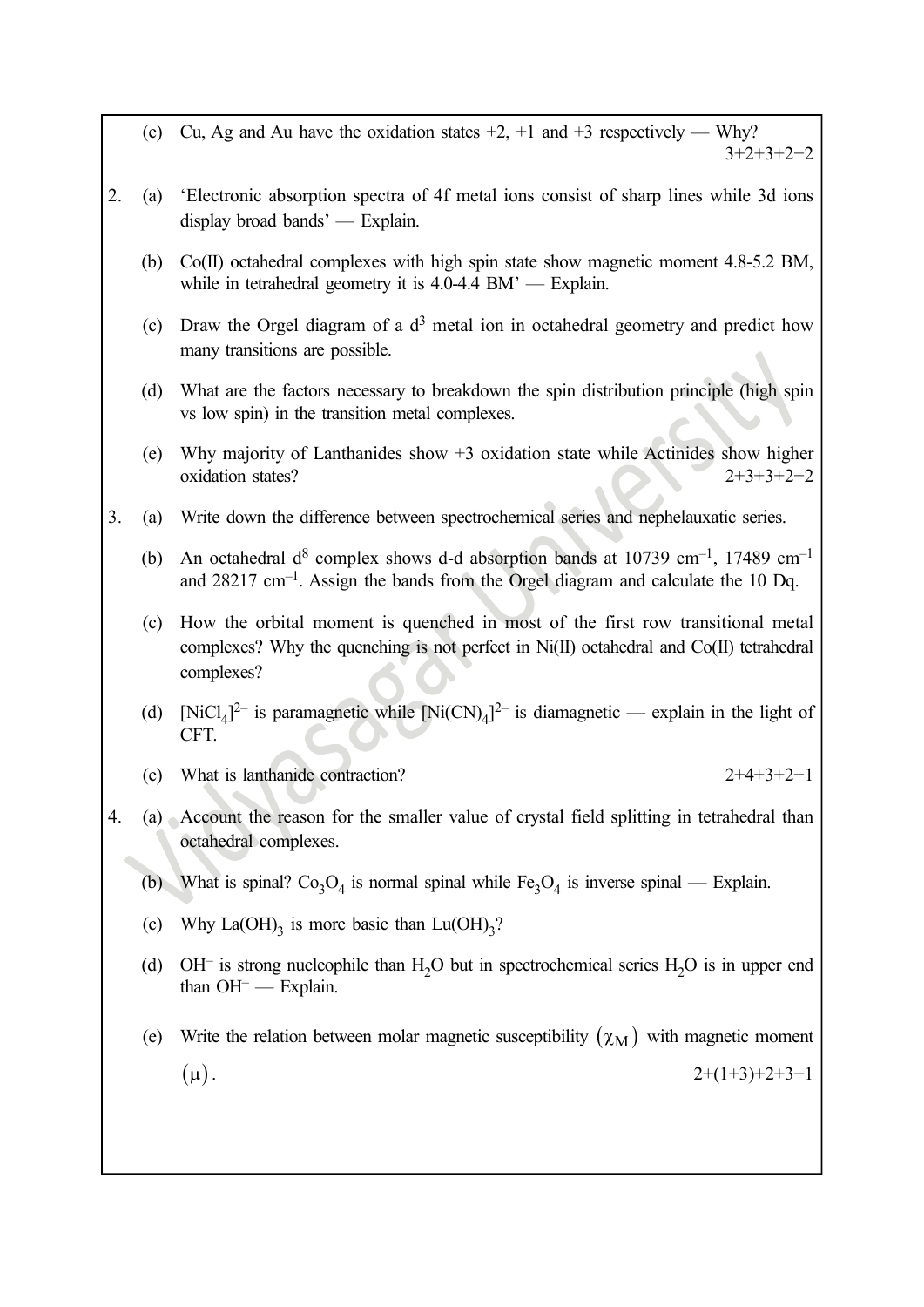| 5. | (a) | In CrF <sub>2</sub> the Cr-F bonds are unequal but in MnF <sub>2</sub> the Mn-F bonds are equal in lengths<br>— Why?                                      |  |
|----|-----|-----------------------------------------------------------------------------------------------------------------------------------------------------------|--|
|    | (b) | Cr(II) acetate complex is diamagnetic yet it is a $d^4$ system — Explain.                                                                                 |  |
|    | (c) | Show the variation of ionic radii of $M^{2+}$ ion of the 3d block elements.                                                                               |  |
|    | (d) | Aq. MnSO <sub>4</sub> is colourless though $Mn^{2+}$ has five d electrons, while $KMnO_4$ is deeply<br>coloured though it has no 'd electron'. — Discuss. |  |
|    | (e) | The Lanthanides are electropositive metals that commonly occurs as Ln(III) although<br>$Eu^{2+}$ and $Yb^{2+}$ are stable — Explain.<br>$2+2+3+3+2$       |  |
| 6. | (a) | $\text{CoF}_6^{3-}$ and Ni $\text{F}_6^{2-}$ both have weak field ligand F <sup>-</sup> , yet $\text{CoF}_6^{3-}$ is paramagnetic                         |  |
|    |     | and $NiF_6^2$ is diamagnetic — Explain.                                                                                                                   |  |
|    | (b) | Room temperature magnetic moment of $\left[Fe(H_2O), NO\right]^2$<br>is $3.9$ BM $-$ Comment                                                              |  |
|    |     | on the oxidation state of Fe atom in this complex ion.                                                                                                    |  |
|    | (c) | Why does Co(II) form tetrahedral complexes more readily than Ni(II) ion?                                                                                  |  |
|    | (d) | Write notes on (any two)                                                                                                                                  |  |
|    |     | Antiferromagnetism<br>(i)                                                                                                                                 |  |
|    |     | L-S coupling<br>(ii)                                                                                                                                      |  |
|    |     | Jahn-Teller distortion<br>(iii)                                                                                                                           |  |
|    |     | Group - B                                                                                                                                                 |  |
|    |     | Answer any two questions:<br>$2 \times 2 = 4$                                                                                                             |  |
|    | 7.  | Give one example of high spin Co(III) complex and calculate its spin only magnetic<br>moment.                                                             |  |
|    | 8.  | 'All tetrahedral complexes are high spin' — Explain.                                                                                                      |  |
|    | 9.  | 'Geometry of $Cu(II)$ complexes are distorted' — Comment.                                                                                                 |  |
|    | 10. | There is no d-d transition in $\left[ \text{Mn}(\text{OH}_2)_6 \right]^{2+}$ $(d^5 - \text{system})$ , but it shows colour in<br>visible region $-$ Why?  |  |
|    |     |                                                                                                                                                           |  |
|    |     |                                                                                                                                                           |  |